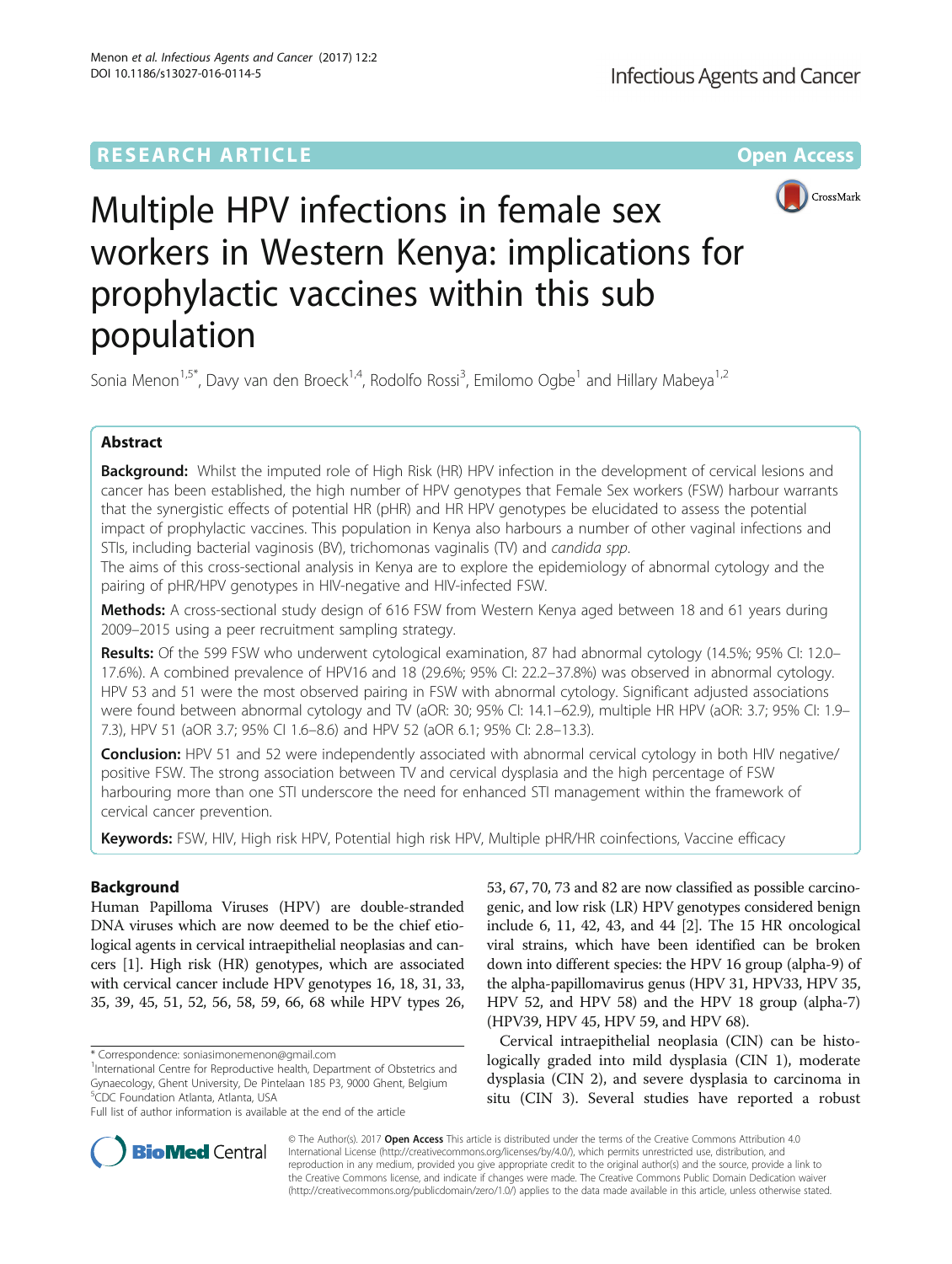association between HIV and HPV co-infection and therefore the development of CIN and genital cancer, [\[3](#page-6-0), [4\]](#page-6-0) along with a persistence and recurrence of preinvasive cervical lesions, CIN 2 or CIN 3 [\[5](#page-6-0)].

It is well recognized that among the 14 HR HPV genotypes, HPV 16 and 18 are associated with approximately two thirds of all invasive cervical carcinomas [\[6\]](#page-6-0). After HPV16/18, data confirm HPV31/33/35/45/52/58 as the most frequently detected genotypes in Invasive Cervical Cancer (ICC) worldwide [\[7, 8\]](#page-6-0).

Prophylactic vaccines against HPV 16 and 18 are currently being rolled out across the globe for the prevention of cervical cancer, which is likely to yield a significant impact on the future burden of cervical cancer, particularly in sub Saharan Africa, where screening is scarce. Although the bivalent/ quadrivalent vaccines, including the LR HPV 6 and 11 constitute a crucial milestone in cervical cancer prevention in HIVnegative women, epidemiological data available suggest that in HIV positive populations, HPV 16 has shown to be frequent, but not as predominant as seen in most HIV negative populations [\[9, 10\]](#page-6-0). Moreover, HIV immunosuppression has been linked to multiple HPV infection [\[11, 12](#page-6-0)]. Concomitant infection with multiple HPV genotypes has been found to be attributable to the inability to clear HPV infections as well as to the reactivation of latent HPV infections; both occurring as a consequence of immune suppression [\[13](#page-6-0), [14\]](#page-6-0).

Also, epidemiological knowledge of pHR HPV types is highly limited, mainly because commercial molecular assays focus on HR HPV genotypes. There is a paucity of data on these genotypes in HIV positive women with abnormal cytology, notwithstanding their potential enhanced role in cervical dysplasia development in HIV positive patients [[15, 16\]](#page-7-0).

In Kenya, the Ministry of Public Health and Sanitation has developed a comprehensive cervical cancer prevention strategy, entailing plans for administrating quadrivalent vaccine to preteen girls in the near future. Currently they are running the pilot programme Kituwi in Eastern Kenya and awaiting approval for nationwide rollout and successful global funding [\[17\]](#page-7-0). The not yet commercialized nonavalent vaccine in Kenya, containing additional HPV types HPV 6, 11, 16, 18, 31, 33, 45, 52, and 58 antigens may have the ability to prevent 90% of ICC cases worldwide.

In Kenya, as in many parts of sub-Saharan Africa, where the penal code specifically penalizes prostitution [[18](#page-7-0)], FSW bear the greatest burden of HIV and STI infections. Concomitant STIs and vaginal infections may lead to prolonged HPV infection, which may in turn increase the risk of CIN [\[19](#page-7-0), [20\]](#page-7-0). Bacterial vaginosis (BV) and Trichomonas vaginalis (TV), have been associated with an increased risk of squamous intraepithelial lesions and/or CIN based on biopsy results [[21, 22\]](#page-7-0).

As early as 1985, a study reported that HIV prevalence was as high as 61% among a group of FSW in Nairobi

[[23\]](#page-7-0). A recent study reported that in Kenya, 5% of the urban female population of reproductive age could be sex workers [\[24](#page-7-0)].

The objectives of this analysis were primarily to assess genotype-specific distribution of pHR/HR HPVs in FSW with abnormal cytology, as well as the pairing prevalence of certain pHR/HR HPV genotypes found in HIV negative and HIV infected women with abnormal cytology; secondly, to investigate which HPV genotypes and other variables were associated with abnormal cytology.

# Methods

# Study design

A cross-sectional design was used to explore associations between abnormal cytology and pHR/HR HPV genotypes. This cross-sectional study based on record reviews adhered to the methodological guidelines recommended in the STROBE document on observational studies [\[25\]](#page-7-0).

Women were excluded if they were pregnant, <18 years of age, had a history of cervical dysplasia or cancer, had current abnormal bleeding or bloody discharge, and/or had a hysterectomy. Snowball sampling was undertaken instead of randomized sampling, which is an often used strategy for locating difficult-to-reach and stigmatized populations [[26](#page-7-0)]. This involved a sample of women engaged in sex work being recruited through informational gatherings, snowball sampling and neighborhood outreach. Inclusion criteria for the study entailed being female, giving consent after being explained the objectives of the study, and having engaged in sex in exchange for money, goods, services, or drugs in the last three months. In order to reduce friendship bias, a limit of referral of 10 FSW was established. This activity was undertaken by means of an extensive community outreach program by Gynocare Women and Fistula Hospital, two nongovernmental organizations specializing in reproductive health, to identify women with obstetric fistula, STI screening and cervical screening in Western Kenya. The screening was supported by Gent University, Belgium.

# Sample size

The sample size was calculated to allow for a prevalence of at least 15% for abnormal cytology, [\[27\]](#page-7-0) with a confidence interval of 95% and a power of 80%.

# Data collection

# Structured questionnaire

A structured paper questionnaire was privately administered by trained interviewers covering socio-demographic characteristics, and sexual behavior. Participants were offered testing for HIV and HPV. HIV results were disclosed to participants and women infected with HIV received counseling and treatment.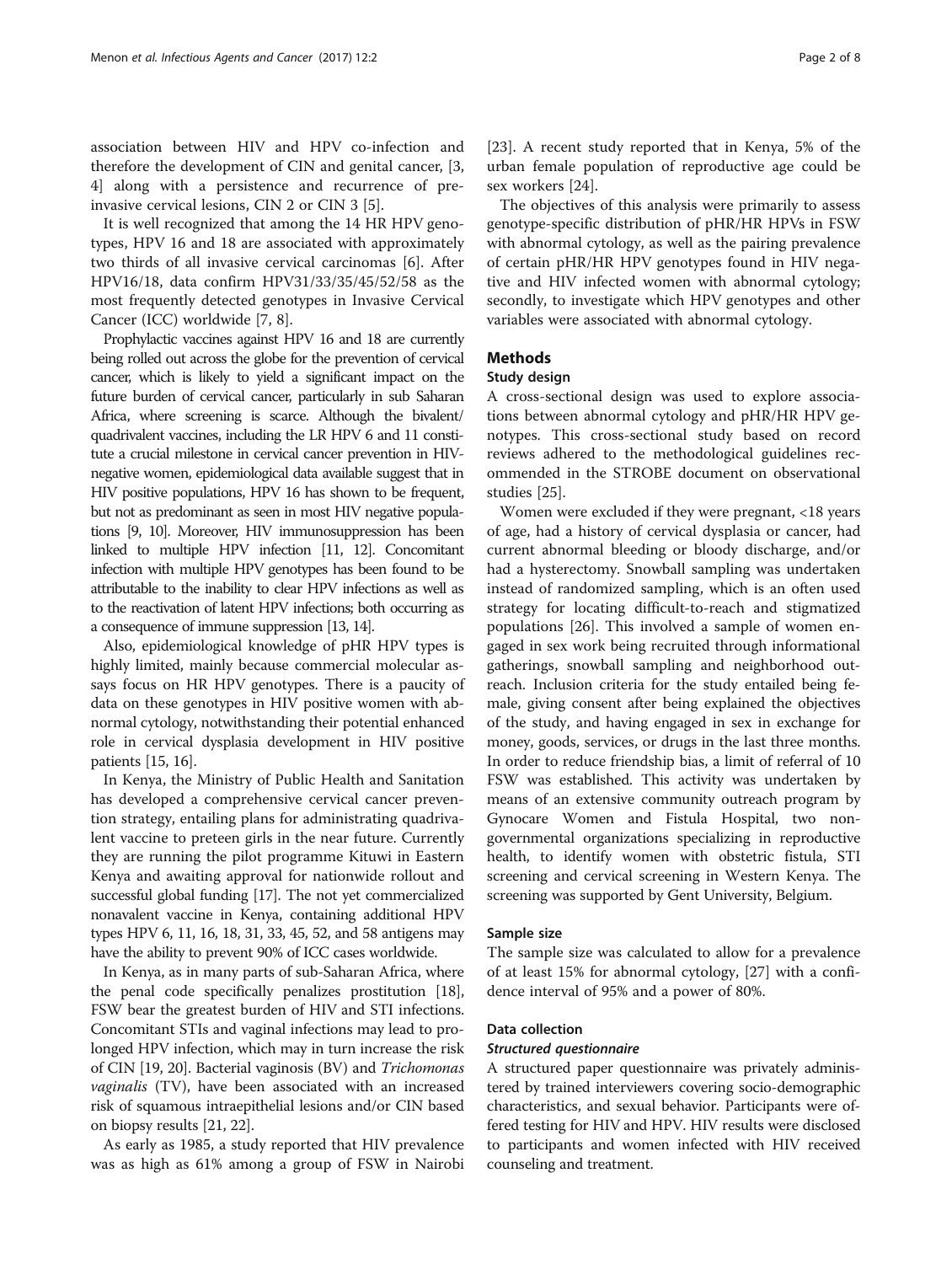## Specimen collection and laboratory testing

A gynaecological examination was performed using a swab. Candida colonization was diagnosed by Gram stain; bacterial vaginosis was scored according to Nugent's criteria. Infection with Trichomonas vaginalis was diagnosed by PCR, using a validated method which was part of the HPV genotyping essay.

A HIV diagnosis was performed using rapid immunoassays: Uni-Gold™ Recombigen® HIV (Trinity Biotech plc, Bray, Ireland) and Determine® HIV-1/2 (Abbott Japan co Ltd, Minato-Ku, Tokyo, Japan). In the case of indeterminate results, an enzyme-linked immunosorbent assay was used to confirm HIV status.

# Biologic specimens

Cervical samples were collected using a cervix brush (Cervex-brush®, Rovers®, Oss, The Netherlands), and cervical cytology was assessed with conventional Papanicolaou (Pap) smears. Slides were read by a cytologist with master level training, supervised by a pathologist. An external cytopathologist provided quality control. The Bethesda Reporting System was used for cytological classification [\[28](#page-7-0)].

The cervix brush tips were preserved in a liquid-based cytology collection medium (SurePath®, Tripath Imaging Inc., Burlington, North Carolina, USA) and stored at 4 °C until further processing.

# Ethical approval

Ethical approval for the study was obtained from the Institutional Research and Ethics Committee at the MOI University in Kenya (No 000187) on August  $11<sup>th</sup>$ , 2011.

# Statistics and data analysis

Data analysis was done using STATA version 12 (Stata-Corp LP, College Station, TX). Due to incomplete information about the study samples, we checked whether the missing data (10%) were randomly distributed by performing the Little's MCAR test. Continuous variables were then converted into categorical. Age was dichotomized into ≥30 years and <30 years; this categorization was used to reflect the WHO 2014 guideline concerning cervical screening. The number of pHR/HR HPV co-infections was also dichotomized as a categorical variable with 1 and ≥2 genotypes.

We first described the distribution of pHR/HR HPV types observed among women with both normal cytology and abnormal cytology, for which the overall prevalence and 95% confidence intervals (95% CI) based upon normal distributions were calculated.

To examine patterns of clustering of high-risk HPV types, the prevalence of pHR/HR HPV genotypes in presence of another pHR/HR HPV genotypes by abnormal cytology was calculated, which was defined as the proportion of women with abnormal cytology who were positive for the pHR/HR HPV genotypes. The prevalence of pairings detected in women with HSIL was also calculated.

The variables were explored by means of tabulation and cross-tabulation. The  $\chi^2$  test was used to assess whether there was an association between CIN 2+ and various risk factors. In building the regression models, age, STIs and multiple pHR/HR HPV genotypes tested were entered. A multivariable logistic regression analysis was performed to assess the association between pHR/HR HPV genotypes and abnormal cytology, ASC-US or higher, the main outcome of interest and to simultaneously control for potential confounders. The Likelihood Ratio Test (LRT) was used to measure the association of each variable with the outcome.

To assess for a possible interaction due to age, logistic regression models were fitted with and without the interaction term; significance for interaction was then checked through visual inspection of the OR and LRT. Statistical significance was considered at  $p \le 0.05$ .

# Results

Out of the 616 participants, data from only 599 participants could be analysed because of the quality of the specimen. Missing values were observed for BV (61), TV (7) and candida spp (7). The Little's MCAR test revealed that the missing values were randomly distributed among the participants ( $p = 0.4$ ), therefore unlikely to have introduced information bias.

The mean age of study participants was 28 years and median parity was 2 (range: 0–7 children). Regular condom use, which was defined as always or almost always was reported in 21.7% of 369 women. (95% CI = 17.6–26.2%). The median number of partners in the past week was 4 (IQR: 2–7). Table 1 depicts the prevalence of categories for age and sexual behavior.

Of the 616 FSW who underwent cytological examination, 512 (85.5%: 95% CI: 82.4–88.2) had normal cytology, 87 had abnormal cytology (14.5%; 95% CI: 12.0–17.6%) and 17 were excluded due to poor quality of the sample, leaving 599 participants on whom we could perform the analysis. Of the FSW population, 192 FSW were HIV positive, of

|                  |  | <b>Table 1</b> Reports the prevalence of categories for age and |  |  |
|------------------|--|-----------------------------------------------------------------|--|--|
| sexual behaviour |  |                                                                 |  |  |

| Socio demographic variables       | Percentage (95% CI)       |
|-----------------------------------|---------------------------|
| >30 years                         | 40.1% (95% CI: 36.2-44.1) |
| $\leq$ 30 years                   | 59.9% (95% CI: 55.9-63.8) |
| Sexual behavior:                  |                           |
| > 4 sexual partners the past week | 1.9% (95% Cl:1.0-3.3)     |
| $\leq$ 4 sexual partners          | 98.1% (95% CI: 96.7-99.0) |
| Regular use of condom             | 21.7% (95% CI 17.6-26.2)  |
| No regular use of condom          | 78.3% (95% CI: 73.8-92.3) |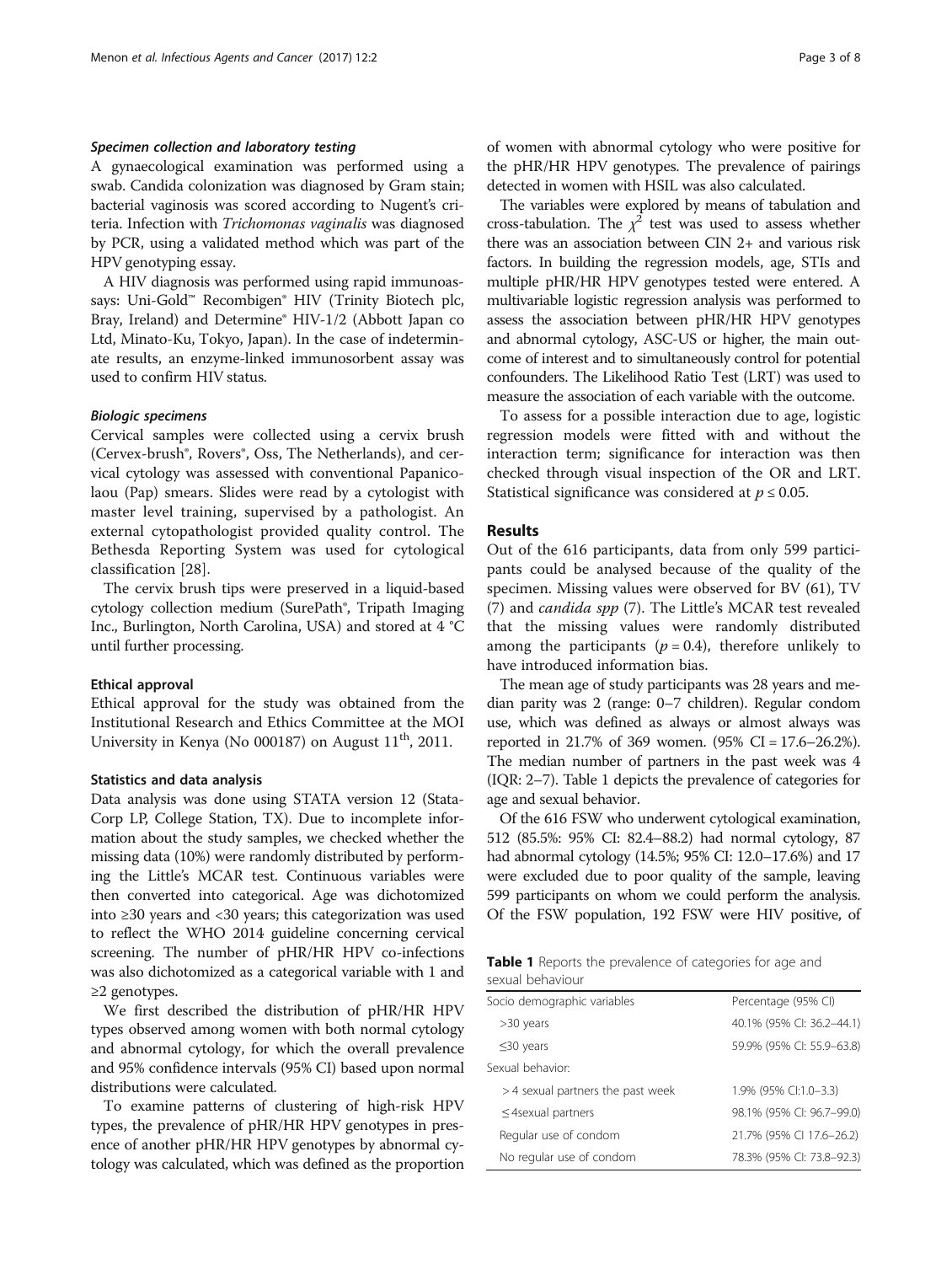which 27.1% (95% CI: 20.9–34.0%) had abnormal cytology. Table 2 in annex reports the prevalence of cervical abnormalities observed in the sample  $(N = 616)$ .

The prevalence of pHR/HR HPV and multiple pHR/HR co-infections in the 616 FSW was 57.7 and 32.8% respectively. In HPV infected FSW, HIV-infected FSW had a significantly higher number of co-infections (2.0) than HIV negative FSW  $(0.9)$ ,  $p < 0.001$ .

The prevalence of BV in this population was 48.3%, followed by TV 31.4%, and *candida spp* 19.9%. FSW with BV had the highest prevalence of multiple pHR/HR coinfections with 53.4%, followed by TV, and candida spp, 38.8and 23.9% respectively. Table 3 reports the prevalence of each HPV genotypes and vaginal infections/TV.

# Normal and abnormal cytology and each HPV genotypes

The combined prevalence of HPV 16 and HPV 18 was 27.1%, and of the two pHR HPV genotypes tested, HPV 53 and 66, 20.8% (95% CI: 17.6–24.2%). In women with abnormal cytology, we observed a multiple pHR/HR HPV genotype prevalence of 65.5%. See Table 4 in annex, which reports the prevalence of each HPV genotypes.

# Potential HR HPV in abnormal cytology

HPV 53 and HPV 66 were found as a stand-alone pHR HPV genotype in two LSIL cases.

# Pairings of pHR/HR HPV genotypes in abnormal cytology

A higher prevalence of pairings in abnormal cytology were observed in HIV infected FSW than HIV negative FSW. The most frequently observed pairings in HIV- negative FSW were HPV 18 and 31 ( $n = 3$ ) occurrences, and HPV 31 and 52  $(n = 2)$ , involving genotypes phylogenetically related to the HPV 16.

In HIV-infected women, HPV 53 and HPV 51 are observed in 5 of the most prevalent pairings, followed by HPV 16, observed in 4 of the most prevalent pairings. Whilst in HIV negative FSW, the most prevalent coinfection pairings exhibited a mixed alpha 9-alpha 7 combination or a homogenous alpha 9 pattern, in HIV infected women, the non-alpha 9/7 pHR HPV genotypes, HPV 53 (alpha 6) and HPV 51 (alpha 5) figure prominently. See Table [5](#page-4-0) in annex which depicts the most prevalent pairing occurrences in women with abnormal cytology and HSIL.

Table 2 Reports the prevalence of cervical abnormalities observed in the sample  $(N = 616)$ 

| Cytological status                   | n   | % of FSW (95% CI) |
|--------------------------------------|-----|-------------------|
| Normal cytology                      | 512 | 85.5% (82.4-88.2) |
| ASC-US                               | 10  | 1.7% (0.8-3.04)   |
| I SIL                                | 63  | 10.5% (8.2-13.3)  |
| <b>HSIL</b>                          | 14  | 2.3% (12.8-3.9)   |
| Excluded samples due to poor quality | 17  | 2.8%              |

Table 3 Reports the prevalence of each HPV genotypes and vaginal infections/TV

| pHR/HR HPV Genotype       | Frequency (n) | Percentage<br>$(N = 616)$ | 95% CI           |
|---------------------------|---------------|---------------------------|------------------|
| HPV 16 $(N = 616)$        | 99            | 16.10%                    | 13.3%-19.2%      |
| HPV 18 ( $N = 616$ )      | 68            | 11.04%                    | 08.7%-13.8%      |
| HPV 31 $(N = 616)$        | 49            | 8.00%                     | 5.9%-10.4%       |
| HPV 33 ( $N = 616$ )      | $\mathcal{P}$ | 0.30%                     | $0.04\% - 1.2\%$ |
| HPV 35 ( $N = 616$ )      | 70            | 11.40%                    | $9.0\% - 14.1\%$ |
| HPV 39 ( $N = 616$ )      | 48            | 7.80%                     | 5.8%-10.2%       |
| HPV 51 ( $N = 615$ )      | 52            | 8.50%                     | 3.7%-7.4%        |
| HPV 53 ( $N = 616$ )      | 68            | 11.04%                    | 8.7%-13.8%       |
| HPV 56 ( $N = 616$ )      | 45            | 7.30%                     | 5.4%-9.7%        |
| HPV 58 ( $N = 616$ )      | 30            | 4.90%                     | 3.3%-6.9%        |
| HPV 59 ( $N = 616$ )      | 75            | 12.20%                    | 9.7%-15.02%      |
| HPV 66 ( $N = 616$ )      | 60            | 9.70%                     | 7.5%-12.4%       |
| HPV 68 ( $N = 616$ )      | 9             | 4.90%                     | 3.3%-6.9%        |
| Vaginal infections and TV |               |                           |                  |
| BV $(N = 555)$            | 268           | 48.30%                    | 44.06%-52.5%     |
| TV $(N = 609)$            | 191           | 31.4%                     | 27.6%-35.2%      |
| Candida ( $N = 609$ )     | 121           | 19.90%                    | 16.8%-23.3%      |

# Risk factors for abnormal cytology

In the univariate analysis, age did not appear to be associated with abnormal cytology: women under 30 years of age have a crude OR 1.1 (95% CI: 0.7–1.8  $p = 0.6$ ) of having abnormal cytology compared to older women.

Table 4 Reports the prevalence of each HPV genotype in women with abnormal cytology

| HPV genotype  | Abnormal cytology | % $(N = 87)$ | 95% CI        |
|---------------|-------------------|--------------|---------------|
| <b>HPV 16</b> | 24                | 28.6%        | $19.2 - 39.5$ |
| <b>HPV 18</b> | 15                | 17.9%        | $10.0 - 27.0$ |
| <b>HPV 31</b> | 13                | 15.5%        | $8.5 - 25.0$  |
| <b>HPV 33</b> | 1                 | 1.2%         | $0.03 - 6.5$  |
| <b>HPV 35</b> | 18                | 21.4%        | $13.2 - 31.7$ |
| <b>HPV 39</b> | 13                | 15.5%        | $8.5 - 25.0$  |
| <b>HPV 45</b> | 9                 | 10.7%        | $5.0 - 19.4$  |
| <b>HPV 51</b> | 18                | 21.4%        | $13.2 - 31.7$ |
| <b>HPV 52</b> | 26                | 31.0%        | $21.3 - 42.0$ |
| <b>HPV 53</b> | 21                | 25.0%        | $16.2 - 35.6$ |
| <b>HPV 56</b> | 13                | 15.5%        | $8.5 - 25.0$  |
| <b>HPV 58</b> | $\overline{4}$    | 13.3%        | $3.8 - 30.7$  |
| <b>HPV 59</b> | 17                | 23.6%        | $14.4 - 35.1$ |
| <b>HPV 66</b> | 9                 | 10.7%        | $5.0 - 19.4$  |
| <b>HPV 67</b> |                   |              |               |
| <b>HPV 68</b> | 4                 | 4.8%         | $1.3 - 11.7$  |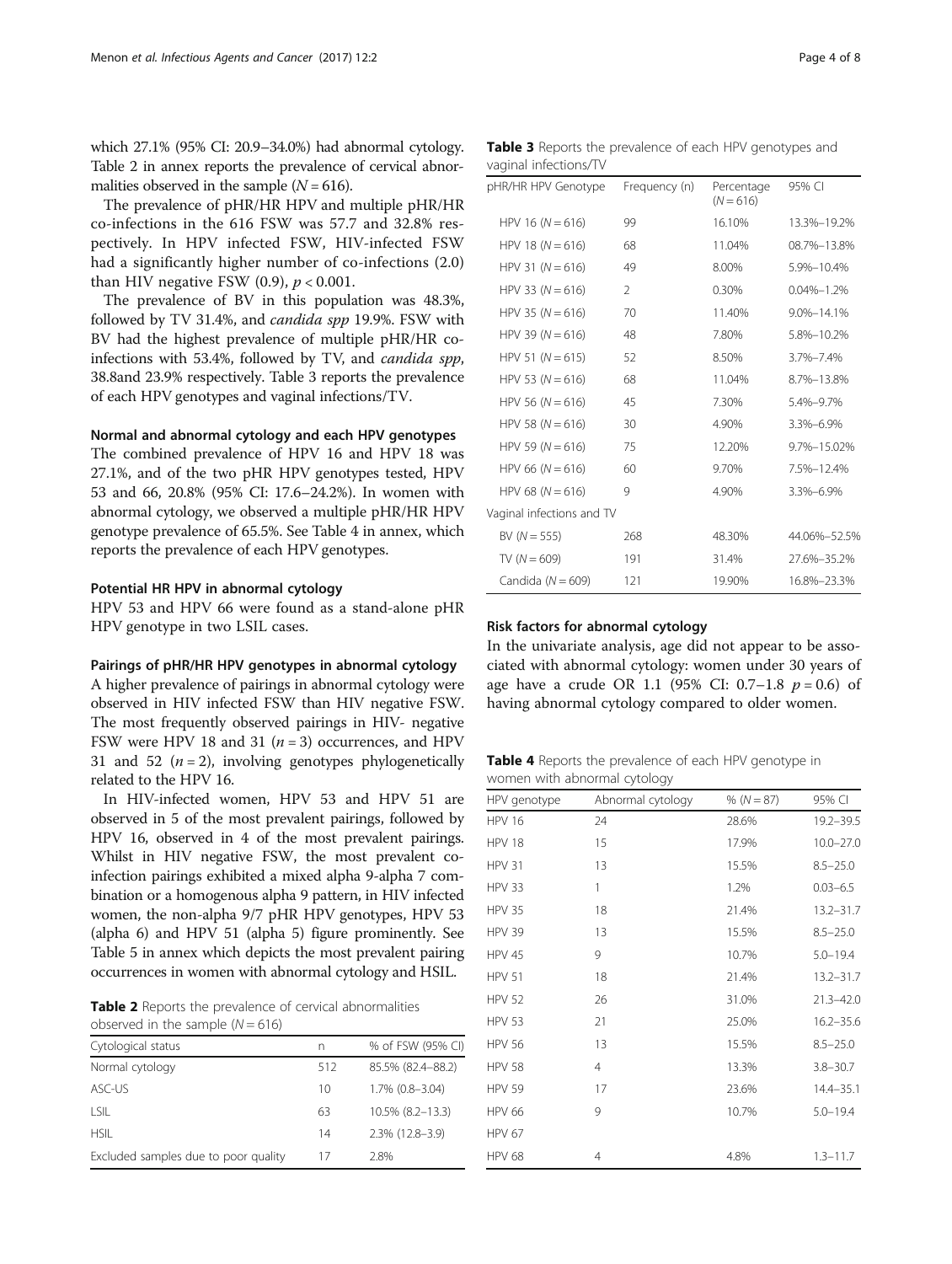| adhormal cytology and HSIL                                       |                    |                           |
|------------------------------------------------------------------|--------------------|---------------------------|
| Prevalent pairings in abnormal cytology<br>in HIV-negative women | Occurrences<br>(n) | % in abnormal<br>cytology |
| HPV 18 and 31                                                    | $\mathfrak{D}$     | 3                         |
| HPV 31 and 52                                                    | 7                  | $\mathfrak{D}$            |
| Prevalent pairings in HIV infected women with abnormal cytology  |                    |                           |
| HPV 16 and 39                                                    | 2                  | 6                         |
| HPV 16 and 52                                                    | 9                  | 7                         |
| HPV 16 and 51                                                    | $\overline{4}$     | 5                         |
| HPV 16 and 53                                                    | 10                 | 7                         |
| HPV 18 and 52                                                    | 12                 | 5                         |
| HPV 18 and 53                                                    | 8                  | 5                         |
| HPV 31 and 51                                                    | $\mathfrak{D}$     | 5                         |
| HPV 35 and 51                                                    | 2                  | 5                         |
| HPV 35 and 53                                                    | 4                  | 7                         |
| HPV 45 and 53                                                    | $\Omega$           | 6                         |
| HPV 45 and 59                                                    | 2                  | 5                         |
| HPV 51 and 53                                                    | 2                  | 7                         |
| HPV 51 and 56                                                    | 1                  | 6                         |
| HPV 52 and 56                                                    | 3                  | 6                         |
| HPV 53 and 56                                                    | 1                  | 5                         |

<span id="page-4-0"></span>Table 5 Most prevalent pairing occurrences in women with abnormal cytology and HSIL

A very strong significant association was found between TV and abnormal cytology OR: 30.0 (95% CI: 14.1–62.9) adjusting for age and pHR/HR HPV genotypes, BV and candida spp and HIV.

A statistically significant OR, adjusted for age was found for multiple HPV and abnormal cytology compared to single HPV genotype infection. This association decreased but remained significant (OR; 3.9;  $p < 0.001$ ; 95%CI: 1.9–7.8) when adjusted for HIV.

Whilst all pHR/HR HPV genotypes were significant predictors of abnormal cytology, when adjusted for age pHR/ HR HPV genotypes co-infections, HIV, BV, TV, and candida spp these associations became statistically insignificant, except for HPV 51 and 52. Table [6](#page-5-0) in annex depicts the age, BV, TV and *candida sp*p adjusted association between specific pHR/HR HPV genotypes and abnormal cytology.

As no interaction terms were significant, no result reflecting the differential impact for that particular outcome was presented.

# **Discussion**

## Summary of results

In the present study, we observed a high prevalence of women harbouring more than two pHR/HR HPV genotypes, which was significantly higher in HIV-1–infected women, consistent with results of several studies illustrating that HIV-1–infected women not only have a

greater prevalence of HR-HPV infection but multiple coinfections [\[29, 30\]](#page-7-0).

Our observations are in agreement with those of a large study on multiple HPV infections in Costa Rica in which young healthy women with multiple infections were at significantly increased risk of CIN 2+, Although our findings of an association between TV and abnormal cytology are congruent with other observations [[31](#page-7-0)] demonstrating an association between TV and abnormal cytology, [[32](#page-7-0), [33](#page-7-0)] our study suggest an unprecedented strong association.

After adjusting for age and multiple pHR/HR HPV coinfections, BV, TV and *candida spp*, no significant association was observed between any single pHR/HR HPV and abnormal cytology, except for HPV 51 and 52 in both HIV negative and positive women. This is incongruent with our previous findings in an exclusively HIV-infected study population in Belgium, [\[34\]](#page-7-0) in which only the association between HPV 39 and abnormal cytology became statistically significant.

In contrast to HPV 31 and 58 being the most observed frequent pairing in Brazil in HIV infected women, and HPV 31 and 66 and HPV 39 and 52 in our Belgian study population, in this FSW study population, HPV 31, 52 and 66 do not figure prominently within pairings observed in HIV-infected women despite a higher prevalence of HPV 52 than HPV 53.

Also, our high prevalence of women with abnormal cytology without any detected HPV genotypes can be attributed to our testing of only 18 genotypes out of the over 200 HPV types described. Whilst some types may be inducing low grade lesions, they may also lack a cancer-initiating capacity.

# Strengths and limitations

Our major strength was that all cervical smears were histologically confirmed and the high sensitivity of the HPV DNA diagnostics employed. However, whilst our sample was large, the number of FSW with abnormal cytology was small, which precluded us from exploring particular co-infection patterns as a risk factor. Moreover, due to our lack of behavioral and clinico-epidemiological data, including smoking, CD4 count, HAART use or the presence of other co-infections, we have not been able to adjust for these potential confounders, nor assess whether these factors were associated with cervical abnormalities. Also, there may be potential for selection bias as FSW with similar characteristics may have been sampled, as a result of the convenience sampling method used. However, a convenience sampling strategy may have inadvertently excluded those FSW operating in a more clandestine fashion and thereby not benefitting from a social network.

A limitation related to a cross sectional study design may be the lack of data concerning age of acquisition of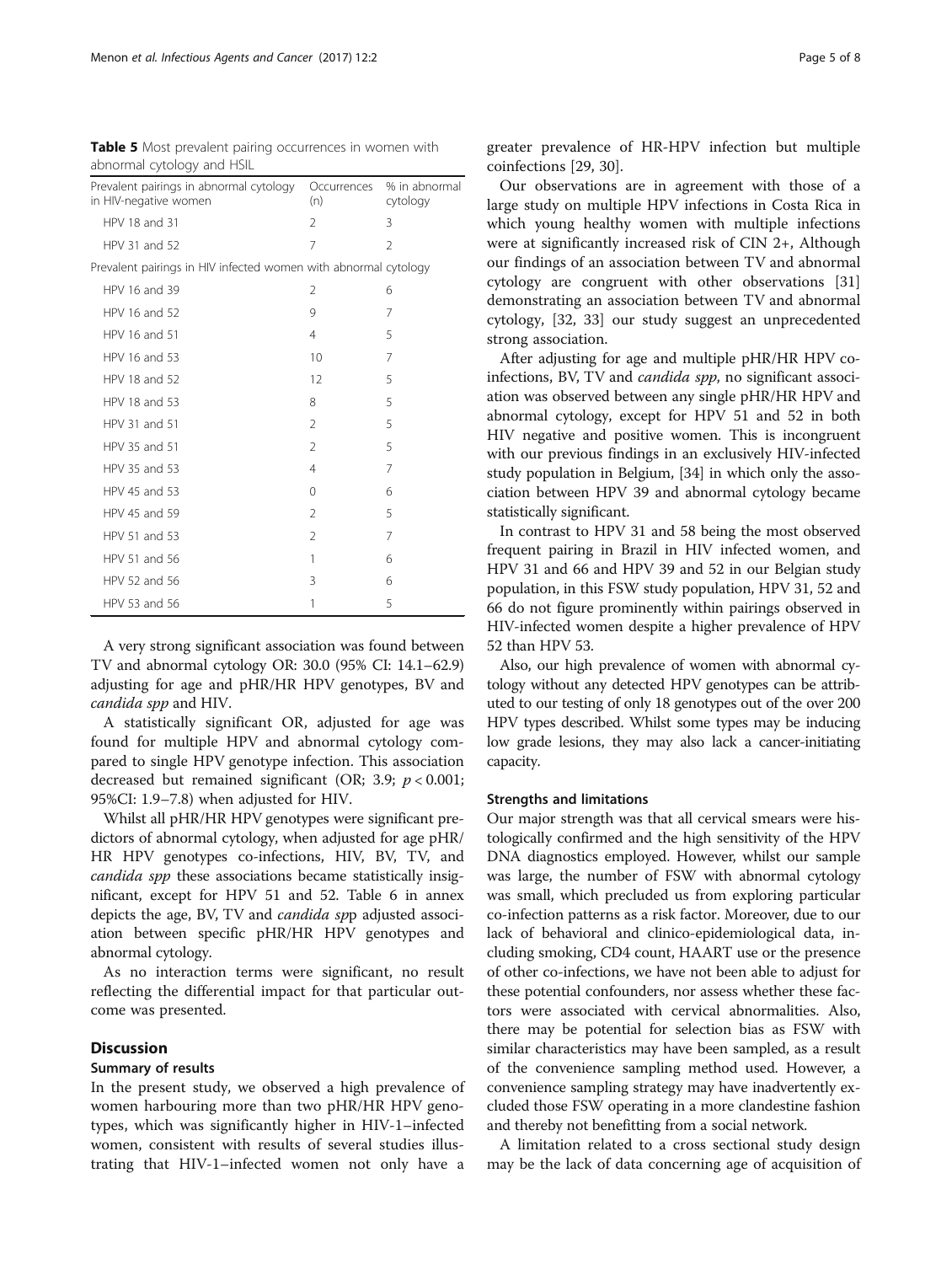| Vaginal infections and STIs | OR Model 1 (95% CI) | $p$ -value | OR Model 2 (95% CI) | $p$ -value |
|-----------------------------|---------------------|------------|---------------------|------------|
| BV                          | $0.9(0.6-1.5)$      | 0.8        | $0.8$ $(0.5-1.4)$   | $0.5\,$    |
| TV                          | 24.8 (12.7-48.3)    | < 0.001    | 30.0 (14.1-62.9)    | < 0.001    |
| Candida spp                 | $1.0(0.5-1.7)$      | 1.0        | $0.9(0.5-1.7)$      | 0.7        |
| Multiple HPV infection      | $5.3(2.9-9.7)$      | < 0.001    | $3.7(1.9 - 7.3)$    | < 0.001    |
| <b>HPV 16</b>               | $1.9(0.8-4.5)$      | 0.1        | $1.2(0.5-3.2)$      | 0.5        |
| <b>HPV 18</b>               | $0.8(0.3-2.1)$      | 0.7        | $1.04(0.4-2.8)$     | 0.9        |
| <b>HPV 31</b>               | $0.5(0.2-1.5)$      | 0.2        | $0.6(0.2-1.7)$      | 0.3        |
| <b>HPV 33</b>               | 3.9 (0.05-293.9)    | 0.5        | $2.8(0.03 - 254.6)$ | 0.6        |
| <b>HPV 35</b>               | $1.3(0.6 - 3.0)$    | 0.5        | $1.1(0.5-2.7)$      | 0.9        |
| <b>HPV 39</b>               | $3.3(1.3-8.7)$      | 0.03       | $2.5(0.9 - 7.1)$    | 0.09       |
| <b>HPV 51</b>               | $3.7(1.6-8.6)$      | 0.002      | $3.7(1.5-9.0)$      | 0.004      |
| <b>HPV 52</b>               | $6.1$ $(2.8-13.3)$  | < 0.001    | $4.0(1.6 - 8.2)$    | 0.002      |
| <b>HPV 53</b>               | $2.0(0.8-4.9)$      | 0.1        | $1.4; (0.5-3.8)$    | 0.5        |
| <b>HPV 56</b>               | $2.5(1.0-6.6)$      | 0.06       | $2.0(0.7-5.7)$      | 0.2        |
| <b>HPV 58</b>               | $0.9(0.2 - 3.6)$    | 0.9        | $1.1(0.3-5.2)$      | 0.9        |
| <b>HPV 66</b>               | $1.2(0.5-3.0)$      | 0.7        | $1.0(0.4 - 3.0)$    | 0.9        |
| <b>HPV 68</b>               | $1.7(0.2 - 17.0)$   | 0.7        | $0.8$ $(0.1 - 7.4)$ | 0.8        |

<span id="page-5-0"></span>Table 6 Association between vaginal infections, TV, specific pHR/HR HPV genotypes and abnormal cytology; OR from Logistic regression; *p*-value from LRT

Model 1: OR adjusting for age, pHR/HR HPV genotypes, vaginal infections/TV

Model 2: OR adjusting for age and pHR/HR genotypes, vaginal infections/TV and HIV

HIV infection since it is possible this may have occurred too late in life for some of the women in our study to influence abnormal cytology. Similarly, an analysis of a cross sectional study for exploring associations between multiple HPV genotypes and abnormal cytology may have inherent limitations as infections may have been acquired concurrently or sequentially, therefore, resulting in the criterion of temporality for causation not being met. This may have an impact as immunologic responses may differ following concurrent acquisition of multiple HPV genotypes from infections that are acquired sequentially.

# Implications for vaccination programs

The only significant association observed between abnormal cytology and HPV 51 and HPV 52 underscore the need for post quadrivalent and nonavalent vaccine surveillance in both HIV negative and HIV infected FSW.

In light of a high prevalence of multiple HR HPV infections in this FSW HIV-negative and infected population, it will need to be elucidated whether cross protection may be hampered by the additional burden due to other synergistic relationships among HR HPV genotypes present. A recent systematic review and metaanalysis [\[35](#page-7-0)] found that bivalent Cervarix© vaccine from GlaxoSmithKline had better cross protection against HPV 31 in persistent infection, but that efficacy against persistent infections with types 31 appeared to decrease with longer follow-up, suggesting a waning of crossprotection. It still remains to be determined whether a cross protection can be extrapolated to HIV-infected women and in presence of multiple HR HPV genotypes.

Moreover, with a high prevalence of the pHR HPV 53 in pairings with the vaccine preventable HPV 16 and HPV 18 in HIV infected women, it will need to be determined how HPV 53 will fare within the vacuum that ensues the quadrivalent vaccine [[36\]](#page-7-0). In addition, given the high median number of pHR/HR HPV genotypes harboured by this population, the synergies between not only two pHR/HR HPV genotypes need to be determined but within a context of other prevalent genotypes, capable of inducing cervical cancer genesis. Whether Gardasil and Cervarix can attain a 70% reduction of cervical cancer may be contingent upon the natural history of the imputed pHR/HR HPV genotypes in cancer genesis along with their synergistic effects.

Our very high association between TV and cervical dysplasia underscores the need for STI management to be integrated within cervical cancer prevention program. Furthermore, the biological interaction between TV and HPV and its subsequent capacity to induce progression of cervical dysplasia should be further explored. Moreover, the impact of immune modulating infections, such as tuberculosis, malaria and helminthic infections on cervical disease progression should be elucidated in HIV triple co-infected women with HPV and TV.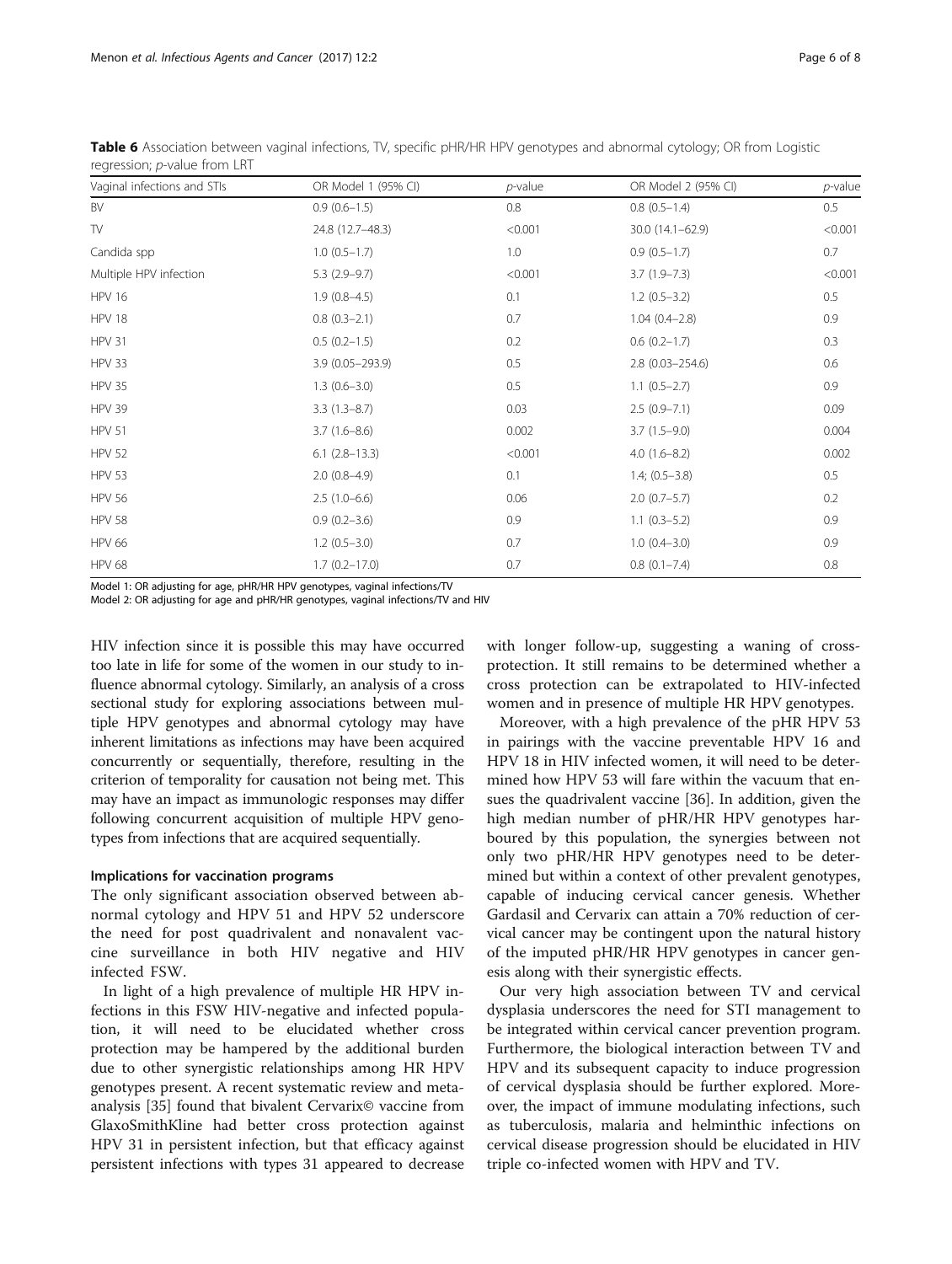# <span id="page-6-0"></span>Conclusion

Co-infection with pHR/HR HPV genotypes was more strongly associated with abnormal cytology than any single high-risk HPV. In light of the high prevalence of multiple pHR/HR HPV genotypes harboured by FSW and especially HIV infected women, its micro epidemiology in cervical carcinoma in HIV positive women needs to be explored in order for the vaccine efficacy to be assessed.

Whilst the quadrivalent vaccine may be effective in reducing the prevalence of abnormal cytology in HIV negative and HIV infected FSW, the high presence of multiple infections with HPV 16 requires that the micro epidemiology of concurrent be elucidated. In particular, the high prevalence of the non alpha 9 and 7 genotypes, HPV 51 and HPV 53 observed in pairings with HPV 16 and HPV 18 in HIV infected FSW requires further characterization.

These current gaps in epidemiology underscore the need for FSW, HIV negative or positive to be regularly monitored in the post quadrivalent/nonavalent vaccine era.

The strong association observed between TV and cervical dysplasia as well as the high percentage of FSW harbouring more than one vaginal infection/STI begs for the elucidation of synergistic interactions between multiple STIs to be better assessed as factor(s) for cervical dysplasia and for a wider encompassing cervical cancer prevention framework.

#### Abbreviations

ASC-H: Typical squamous cells-cannot exclude high-grade squamous intraepithelial lesion; ASC-U: Atypical cells of undetermined significance; FSW: Female sex workers; HIV: Human immunodeficiency virus; HPV: Human Papilloma virus; HSIL: High grade squamous intraepithelial lesion; LR HPV: Low risk HPV; LSIL: Low grade squamous intraepithelial lesion; pHR HPV: Potential high risk

# Acknowledgement

Dr Stacy Harmon and Dr Mbabazi Kariisa for their editing, critical feedback of the intellectual content. This research received no specific grant. HM is supported by VLIR-UOS.

#### Funding

Our research was funded by the VLIR IUC Moi University.

#### Availability of data and materials

Yes.

#### Authors' contributions

SM lead author conceived and drafted the manuscript, performed the statistical analysis, and interpreted the findings. DB participated in the conception of the paper, revision and validation of the article. RR participated in the data analysis, interpretation of findings, and in the revision of the article. EO: participated in the data analysis, interpretation of findings, and in the revision of the article. HM: participated in designing the study, interpretation of findings and in the revision of the article. All authors read and approved the final manuscript.

## Competing interests

The authors declare that they have no competing financial, political, personal, religious, ideological, academic, intellectual, commercial or any other interests.

## Consent for publication

Yes.

#### Ethics approval and consent to participate

Informed consent was sought by all participants. Ethical approval for the study was obtained from the Institutional Research and Ethics Committee at the MOI University in Kenya.

#### Author details

<sup>1</sup>International Centre for Reproductive health, Department of Obstetrics and Gynaecology, Ghent University, De Pintelaan 185 P3, 9000 Ghent, Belgium. <sup>2</sup>Moi University/Gynocare Fistula Centre, Eldoret, Kenya. <sup>3</sup>AMBIOR (Applied Molecular Biology Research Group), Antwerpen, Belgium. <sup>4</sup>Faculty of Medicine and Health Sciences, Laboratory of Cell Biology & Histology, University of Antwerp, Antwerp, Belgium. <sup>5</sup>CDC Foundation Atlanta, Atlanta, USA

# Received: 15 June 2016 Accepted: 21 December 2016 Published online: 06 January 2017

#### References

- 1. Ng'andwe C, Lowe JJ, Richards PJ, Hause L, Wood C, Angeletti PC. The distribution of sexually-transmitted Human Papillomaviruses in HIV positive and negative patients in Zambia, Africa. BMC Infect Dis. 2007;7:77. doi[:10.](http://dx.doi.org/10.1186/1471-2334-7-77) [1186/1471-2334-7-77.](http://dx.doi.org/10.1186/1471-2334-7-77)
- 2. Bouvard V, Baan R, Straif K, Grosse Y, Secretan B, El Ghissassi F, Benbrahim-Tallaa L, Guha N, Freeman, Galichet L, Cogliano V, WHO International Agency for Research on Cancer Monograph Working Group. A review of human carcinogens—Part B: biological agents. Lancet Oncol. 2009;10:321–2.
- 3. Hawes SE, et al. Increased risk of high-grade cervical squamous intraepithelial lesions and invasive cervical cancer among African women with human immunodeficiency virus type 1 and 2 infections. J Infect Dis. 2003;188(4):555–63.
- 4. De Sanjose S, Diaz M, Castellsague X, et al. Worldwide prevalence and genotype distribution of cervical human papilloman DNA in women with normal cytology: a meta-analysis. Lancet Infect Dis. 2007;7:453–9.
- 5. Russomano F, Paz BR, Camargo MJ, Grinstejn BG, Friedman RK, Tristao MA, Oliveira CA. Recurrence of cervical intraepithelial neoplasia in human immunodeficiency virus-infected women treated by means of electrosurgical excision of the transformation zone (LLETZ) in Rio de Janeiro, Brazil. Sao Paulo Med J. 2013;131(6):405–10. doi:[10.1590/1516-3180.2013.1316578.](http://dx.doi.org/10.1590/1516-3180.2013.1316578)
- 6. Bosch FX, de Sanjose S. Chapter 1: Human papillomavirus and cervical cancer: burden and assessment of causality. J Natl Cancer Inst Monogr. 2003;31:3–13.
- 7. Li N, Franceschi S, Howell-Jones R, Snijders PJ, Clifford GM. Human papillomavirus type distribution in 30,848 invasive cervical cancers worldwide: Variation by geographical region, histological type and year of publication. Int J Cancer. 2011;128(4):927–35.
- 8. Rahman M, Sasagawa T, Yamada R, Kingoro A, Ichimura H, Makinoda S. High prevalence of intermediate-risk human papillomavirus infection in uterine cervices of kenyan women infected with human immunodeficiency virus. J Med Virol. 2011;83:1988–96.
- 9. Didelot-Rousseau MN, Nagot N, Costes-Martineau V, Valles X, Ouedraogo A, Konate I, Weiss HA, Van de Perre P, Mayaud P, Segondy M, Yerelon Study Group. Human papillomavirus genotype distribution and cervical squamous intraepithelial lesions among high-risk women with and without HIV-1 infection in Burkina Faso. Br J Cancer. 2006;95:355–62.
- 10. Ahdieh L, Klein RS, Burk R, et al. Prevalence, incidence, and type-specific persistence of human papillomavirus in Human Immunodeficiency Virus (HIV)-positive and HIV-negative women. J Infect Dis. 2001;184:682–90.
- 11. Levi JE, Kleter B, Quint WG, Fink MC, Canto CL, Matsubara R, et al. High prevalence of human papillomavirus (HPV) infections and high frequency of multiple HPV genotypes in human immunodeficiency virus-infected women in Brazil. J Clin Microbiol. 2002;40:3341–5.
- 12. Moscicki AB, Ellenberg JH, Farhat S, Xu J. Persistence of human papillomavirus infection in HIV-infected and -uninfected adolescent girls: risk factors and differences, by phylogenetic type. J Infect Dis. 2004;190:37–45.
- 13. Strickler HD, Burk RD, Fazzari M, Anastos K, Minkoff H, Massad LS, Hall C, Bacon M, Levine AM, Watts DH, Silverberg MJ, Xue X, Schlecht NF, Melnick S, Palefsky JM. Natural history and possible reactivation of human papillomavirus in human immunodeficiency virus-positive women. J Natl Cancer Inst. 2005;97:577–86.
- 14. Palefsky JM, Minkoff H, Kalish LA, Levine A, Sacks HS, Garcia P, Young M, Melnick S, Miotti P, Burk R. Cervicovaginal human papillomavirus infection in